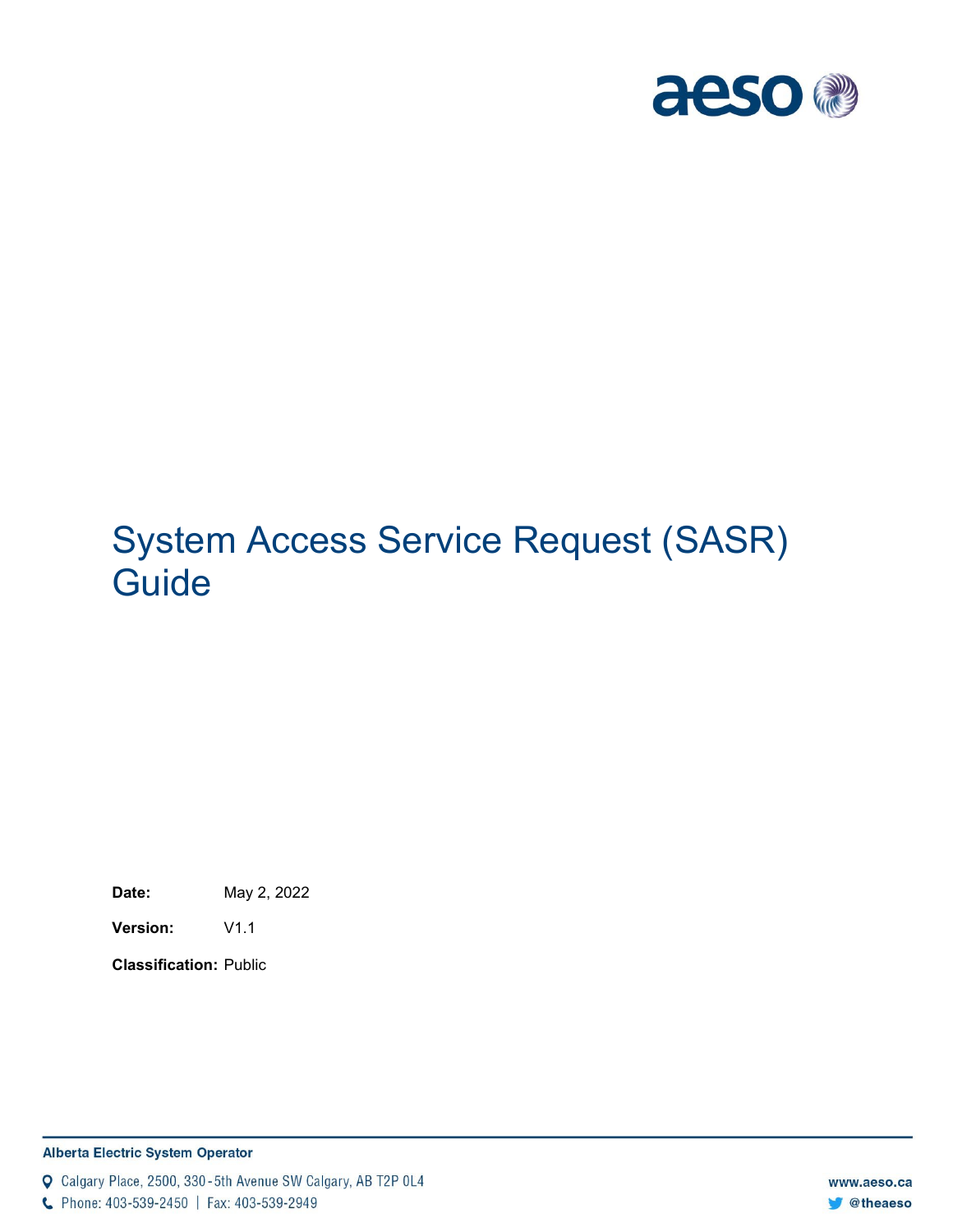# aeso

### **Table of Contents**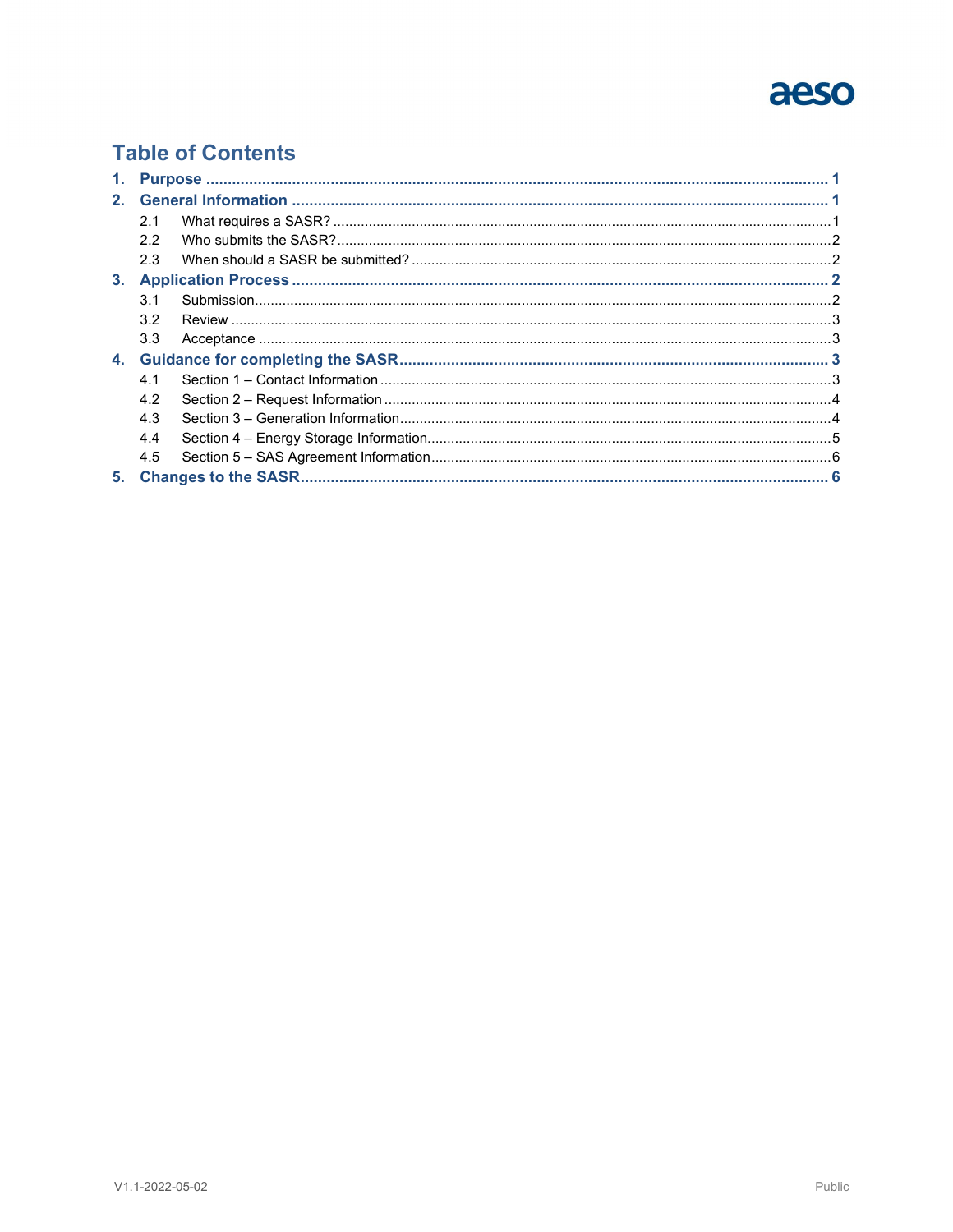

# <span id="page-2-0"></span>**1. Purpose**

This document is meant to guide applicants as they complete the system access service request (SASR) application form. Additional guidance and information will be added to this document as required.

## <span id="page-2-1"></span>**2. General Information**

To request new or amended system access service (SAS) on the transmission system, a completed SASR may be submitted to the AESO. The AESO relies on the information provided in the SASR to determine whether the project will follow the Connection Process, Behind the Fence (BTF) Process, or Contract Process. For more information, see [ID #2018-018T,](https://www.aeso.ca/rules-standards-and-tariff/tariff/id-2018-018t-provision-of-system-access-service-and-the-connection-process/) *Provision of System Access Service and the AESO Connection Process*.

For any questions regarding the content or submission of a SASR, or for questions about the AESO Connection Process in general, please contact Customer Connections at [customer.connections@aeso.ca](mailto:customer.connections@aeso.ca) or (403) 539-2793.

#### <span id="page-2-2"></span>**2.1 What requires a SASR?**

A SASR is expected to be submitted to the AESO for any of the following:

- (a) load, generation, or energy storage projects that connect to the transmission system;
- (b) reliability projects which involve enhancements to the transmission system;
- (c) increases or decreases in contract capacity, or termination of an existing system access service agreement;
- <span id="page-2-3"></span>(d) equipment changes within a market participant's facility currently receiving system access service; $<sup>1</sup>$  $<sup>1</sup>$  $<sup>1</sup>$  and</sup>
- (e) generation or energy storage projects that connect to an electric distribution system on a feeder,
	- (i) that have a maximum capability of greater than or equal to 5 MW;
	- (ii) that require a new or amended system access service agreement as determined by the legal owner of a distribution facility; $2$  or
	- (iii) that involve an equipment change.<sup>1</sup>

A SASR is not required for:

- Generation or energy storage projects that connect to an electric distribution system that have a maximum capability (MC) of less than 5 MW and do not require a new or amended SAS agreement as determined by the legal owner of a distribution facility (DFO); or
- Changes at an existing point of connection (POC) that do not require data submissions under [Section 502.15](https://www.aeso.ca/rules-standards-and-tariff/iso-rules/section-502-15-reporting-facility-modelling-data/) of the ISO rules, *Reporting Facility Modelling Data*.

<span id="page-2-4"></span><sup>1</sup> A SASR is only required for changes to existing points of connections that require data submissions under Section 502.15 of the ISO rules, *Reporting Facility Modelling Data.*

<span id="page-2-5"></span> $^{\rm 2}~$  For example, the legal owner of a distribution facility may determine that a generating unit with a total maximum capability of 2 MW requires a system access service agreement.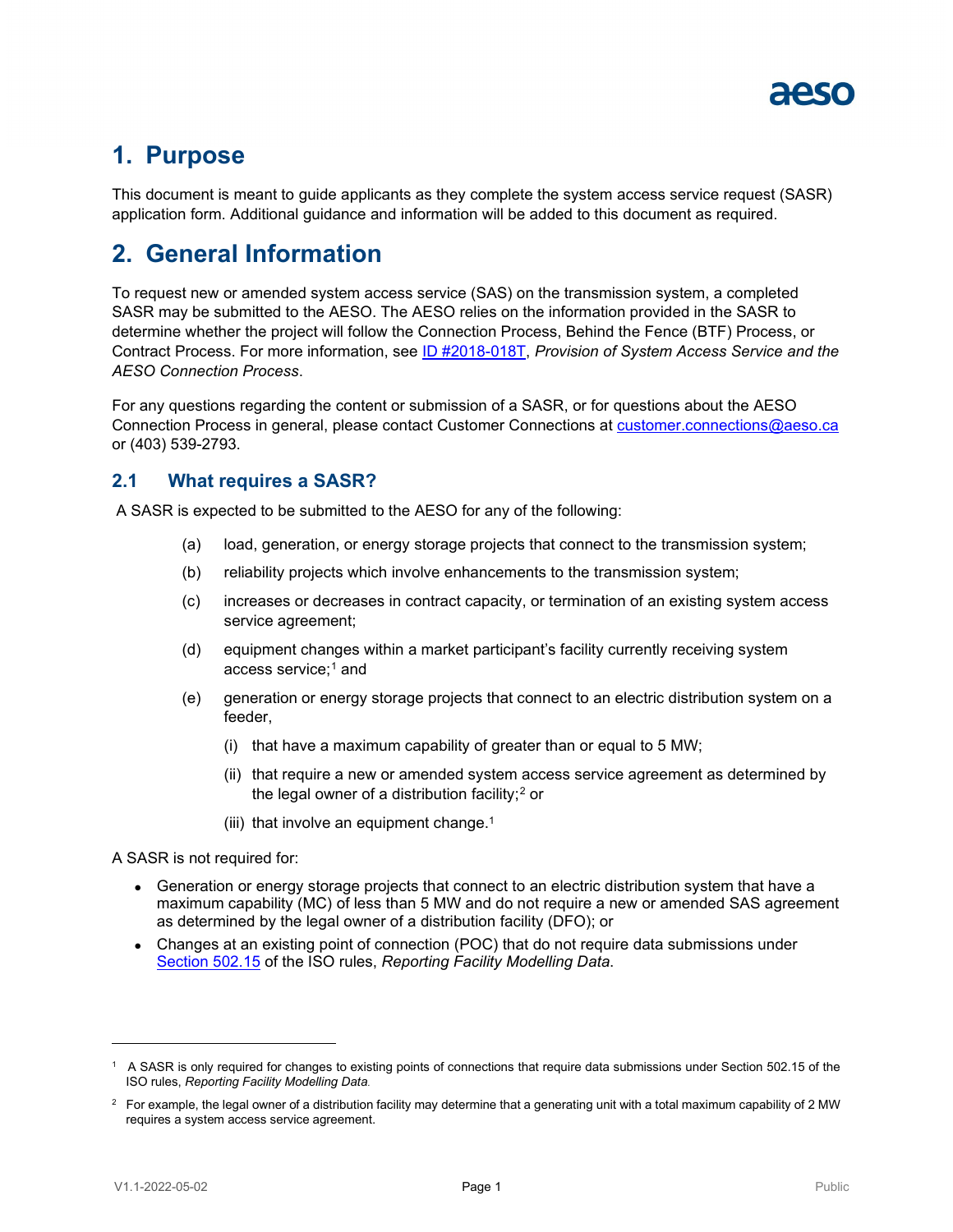

#### <span id="page-3-0"></span>**2.2 Who submits the SASR?**

The SASR is submitted by the market participant that holds the existing SAS agreement, or the party that will be the holder of a new SAS agreement, herein referred to as the Applicant. The Applicant is the party that is accountable for compliance with and accepts the Rate DTS or Rate STS terms and conditions per the **ISO tariff**. If the Applicant is not the DFO, the Applicant may have to request the incumbent DFO to grant approval pursuant to Section 101 of the *[Electric Utilities Act](https://open.alberta.ca/publications/e05p1)* (Section 101 Waiver) before the AESO can accept the SASR. See section 4.5 of this document for additional information on the Section 101 Waiver.

An Applicant requesting to add generation to an electric distribution system should consult with their respective DFO to determine whether a SASR is required, in which case the DFO will be the Applicant. For any questions regarding distribution-connected generation or the process for obtaining a Section 101 Waiver, please contact the applicable DFO. A list of DFOs and their contact information can be found in the Large Distribution-Connected Generators section on the [Joining the energy market](https://www.aeso.ca/market/joining-the-energy-market/) page on the AESO website.

#### <span id="page-3-1"></span>**2.3 When should a SASR be submitted?**

A SASR should only be submitted when the Applicant is ready to move their project forward. The Applicant is expected to review the *AESO Connection Process* and associated required deliverables and timelines prior to submitting a SASR. Once a SASR is accepted, it must adhere to the timeline requirements outlined in [ID #2018-018T,](https://www.aeso.ca/rules-standards-and-tariff/tariff/id-2018-018t-provision-of-system-access-service-and-the-connection-process/) *Provision of System Access Service and the AESO Connection Process*, failure to do so may result in cancellation of the SASR and the related project. For more information on the different project and process types, as well as the associated required deliverables, please refer to [Connecting to the Grid](https://www.aeso.ca/grid/connecting-to-the-grid/) on the AESO website.

### <span id="page-3-2"></span>**3. Application Process**

#### <span id="page-3-3"></span>**3.1 Submission**

Completed SASRs and all required attachments are submitted to the AESO by email at [customer.connections@aeso.ca.](mailto:customer.connections@aeso.ca) All required sections in the SASR need to be completed. Other supporting information may be submitted with the SASR, such as a preliminary single line diagram or geographic map to assist the AESO in understanding the details of the request.

Once a SASR is submitted, the AESO reviews it for completeness. If the SASR is incomplete or incorrectly filled out, the Applicant is notified of the deficiencies and is expected to resubmit an updated SASR once all deficiencies have been addressed. If the Applicant fails to resolve the deficiencies the SASR will be rejected.

A SASR is considered deficient in the following cases:

- The SASR is not the current version of the template posted on the [Templates](https://www.aeso.ca/grid/connecting-to-the-grid/connection-process-templates/) page on the AESO website
- The SASR is not locked
- The SASR contains handwritten corrections
- The Applicant has not made clear the nature of their request
- The Applicant is not duly registered and authorized to carry on business in Alberta
- The Applicant does not have an existing SAS agreement with the AESO, and has not been granted a Section 101 Waiver or written confirmation by the DFO, if the Applicant is not the DFO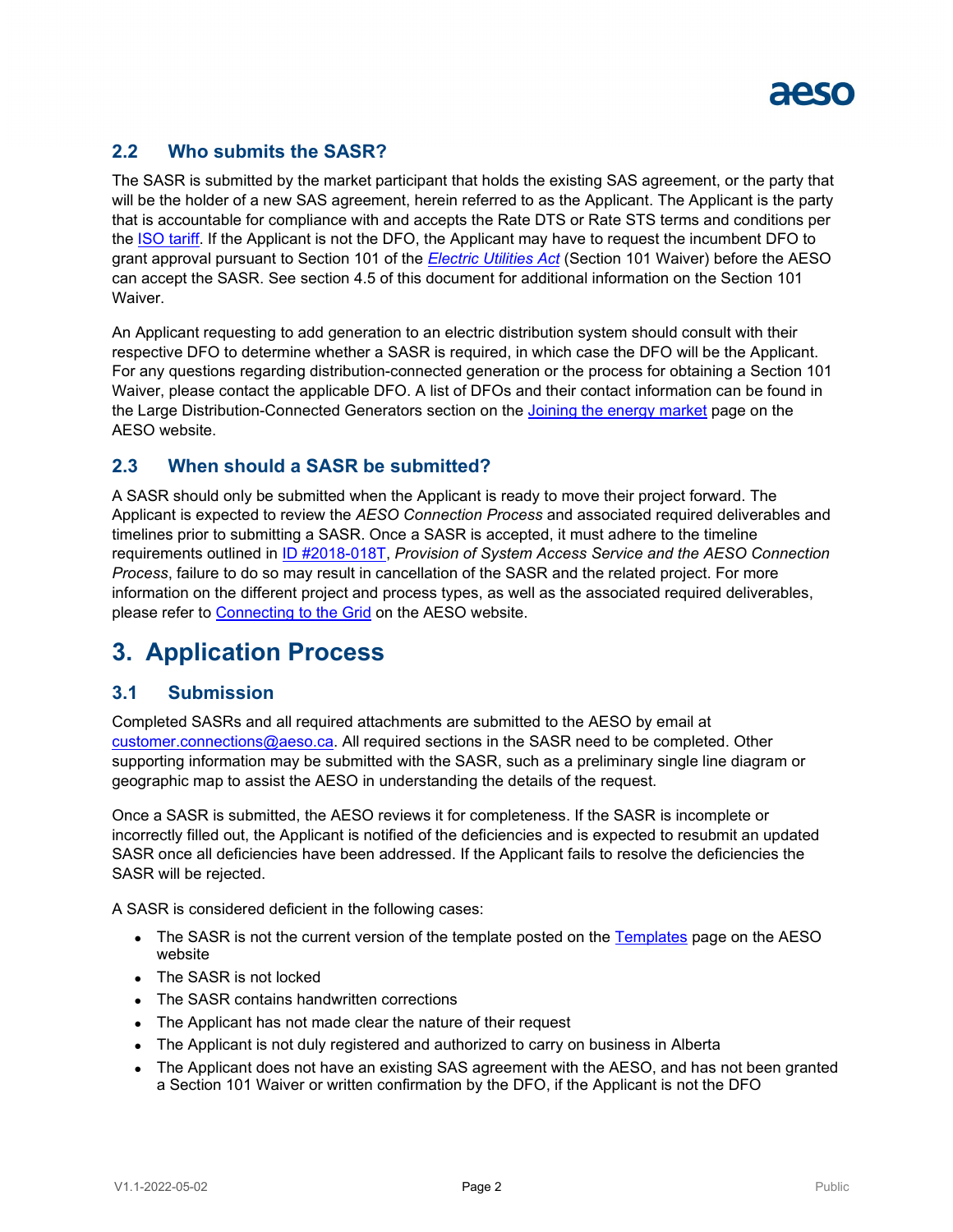

- The Applicant has not identified a study consultant licensed to practice engineering in Alberta, if a study consultant is required
- The Applicant has not completed all required sections of the SASR
- The Applicant has not included all required documents with the SASR

#### <span id="page-4-0"></span>**3.2 Review**

Once a SASR is deemed complete by the AESO, the Applicant receives an email confirming that the completed SASR has been received, and the AESO then performs a review. During the review process, the AESO may contact the Applicant to clarify the project information or to discuss project complexity.

A SASR may be rejected during the review stage, at which point the Applicant is notified of the reasons for rejection, and instructions on how and when to resubmit a SASR may be provided.

#### <span id="page-4-1"></span>**3.3 Acceptance**

Upon completion of the review, the Applicant receives an email containing a Gate 0 Acknowledgement Letter, which indicates that the SASR has been accepted by the AESO.

The acknowledgement letter includes the project name and number assigned by the AESO, as well as the confirmed project type. The project type determines which process a project will follow. For more information on the project types and corresponding processes, please see [Connecting to the Grid](https://www.aeso.ca/grid/connecting-to-the-grid/) on the AESO website. The letter also contains the Integrated Project Manager (IPM) and the AESO Project Manager contact information. The IPM is expected to schedule the project kick-off meeting and coordinate next steps required for Stage 1 completion.

### <span id="page-4-2"></span>**4. Guidance for completing the SASR**

The SASR application form is designed to only display fields applicable to the project. As a result, the fields described in the sections below may or may not be visible depending on the selections made by the Applicant as the SASR is completed.

| <b>Title</b>                      | <b>Details</b>                                                                                                                                                                                                                                                                                                                                                                                                                                                                                                                                         |
|-----------------------------------|--------------------------------------------------------------------------------------------------------------------------------------------------------------------------------------------------------------------------------------------------------------------------------------------------------------------------------------------------------------------------------------------------------------------------------------------------------------------------------------------------------------------------------------------------------|
| Applicant                         | The Applicant submits the SASR and is the party that holds the existing SAS<br>agreement or will be the holder of a new SAS agreement. The Applicant is the<br>party that is accountable for compliance with and accepts the Rate DTS or Rate<br>STS terms and conditions per the <b>ISO tariff</b> . The Applicant must be duly registered<br>and authorized to carry on business in Alberta.                                                                                                                                                         |
| <b>Study Consultant</b>           | The Study Consultant is the party that will work with the AESO on behalf of the<br>Applicant to perform connection studies for the project. A Study Consultant must<br>be identified for all projects that require connection studies to be performed. This<br>includes all Connection and MPC Projects, and may be required for BTF and<br>Contract Projects. Contact customer.connections@aeso.ca if you are unsure if a<br>Study Consultant is required for this SASR. The Study Consultant must be<br>licensed to practice engineering in Alberta. |
| <b>Customer Facility</b><br>Owner | The Customer Facility Owner is the party that owns the generation, energy<br>storage, or industrial facilities that are being connected or modified with the                                                                                                                                                                                                                                                                                                                                                                                           |

#### <span id="page-4-3"></span>**4.1 Section 1 – Contact Information**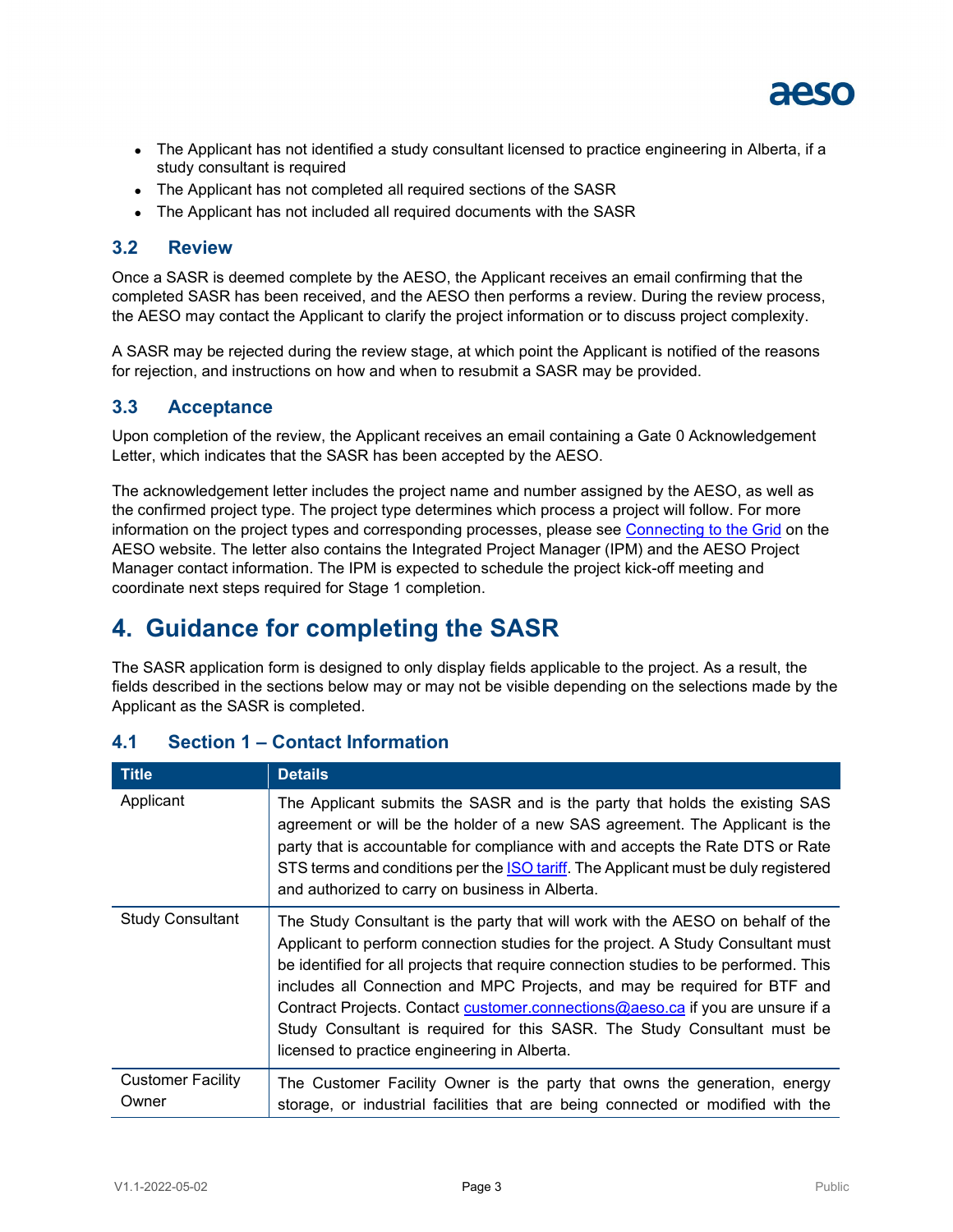

| <b>Title</b>                        | <b>Details</b>                                                                                                                                                                                                                                                                                                                                                                                                                                                                                                                                                             |
|-------------------------------------|----------------------------------------------------------------------------------------------------------------------------------------------------------------------------------------------------------------------------------------------------------------------------------------------------------------------------------------------------------------------------------------------------------------------------------------------------------------------------------------------------------------------------------------------------------------------------|
|                                     | request, and will provide the details of those facilities to the Applicant for inclusion<br>in the SASR.                                                                                                                                                                                                                                                                                                                                                                                                                                                                   |
| Integrated Project<br>Manager (IPM) | The Integrated Project Manager (IPM) is selected by the Applicant, and is<br>responsible to coordinate activities through the life cycle of the project, and ensure<br>the project moves at the pace required by the Applicant while following ID #2018-<br>018T, Provision of System Access Service and the AESO Connection Process<br>and the appropriate AESO project process. The AESO retains the role of<br>governing gate requirements. The IPM is expected to schedule the project kick-<br>off meeting and coordinate next steps required for Stage 1 completion. |

### <span id="page-5-0"></span>**4.2 Section 2 – Request Information**

| <b>Title</b>                                      | <b>Details</b>                                                                                                                                                                                                                                                                                                                                                                                                                                                                                                                                                                                                                                                                                                                                        |
|---------------------------------------------------|-------------------------------------------------------------------------------------------------------------------------------------------------------------------------------------------------------------------------------------------------------------------------------------------------------------------------------------------------------------------------------------------------------------------------------------------------------------------------------------------------------------------------------------------------------------------------------------------------------------------------------------------------------------------------------------------------------------------------------------------------------|
| <b>Distribution</b><br>Deficiency Report<br>(DDR) | For DFO Applicants, a DDR must be included with the SASR for projects that will<br>require new transmission facilities due to a distribution deficiency. This deficiency<br>may be caused by load growth, reliability concerns, or the addition of distribution-<br>connected generation. A DDR provides information about the DFO's decisions<br>relating to the electric distribution system, including the DFO's reasons for<br>submitting a SASR to the AESO. The DDR assists the AESO in determining how<br>to respond to the DFO's SASR, and supports the content in the AESO's need<br>approval process. Guidelines for the preparation of the DDR can be found in the<br>DDR Author's Guide posted on the Templates page on the AESO website. |
| Location                                          | The Facility Name is the name of the facility that is part of the request (e.g. the<br>name of the wind farm, solar farm, petrochemical facility). This facility name<br>should be used in communications with the AESO going forward. It can be the<br>proposed facility name that is or will be included in the power plant application<br>filed with the Alberta Utilities Commission. If a substation name or number is<br>known for the facility, include this here as well.                                                                                                                                                                                                                                                                     |
|                                                   | The legal land description for a transmission-connected aggregated generating<br>facility should be the location of the collector substation.                                                                                                                                                                                                                                                                                                                                                                                                                                                                                                                                                                                                         |
|                                                   | The distribution feeder is the name or number of the distribution feeder that is part<br>of the request. If the request includes multiple distribution feeders, include them<br>all in this field.                                                                                                                                                                                                                                                                                                                                                                                                                                                                                                                                                    |
| <b>Market Participant</b><br>Choice (MPC)         | See the Market Participant Choice page on the AESO website for more<br>information.                                                                                                                                                                                                                                                                                                                                                                                                                                                                                                                                                                                                                                                                   |

### <span id="page-5-1"></span>**4.3 Section 3 – Generation Information**

| $T$ itle | <b>Details</b>                                                                                                                                                                                                                                                                                    |
|----------|---------------------------------------------------------------------------------------------------------------------------------------------------------------------------------------------------------------------------------------------------------------------------------------------------|
| (MC)     | Maximum Capability   The maximum real power that is physically capable of being provided by the<br>generating asset under optimal operating conditions. Every generating asset<br>registered in the energy market has a MC value to indicate the maximum MW the<br>asset can offer in the market. |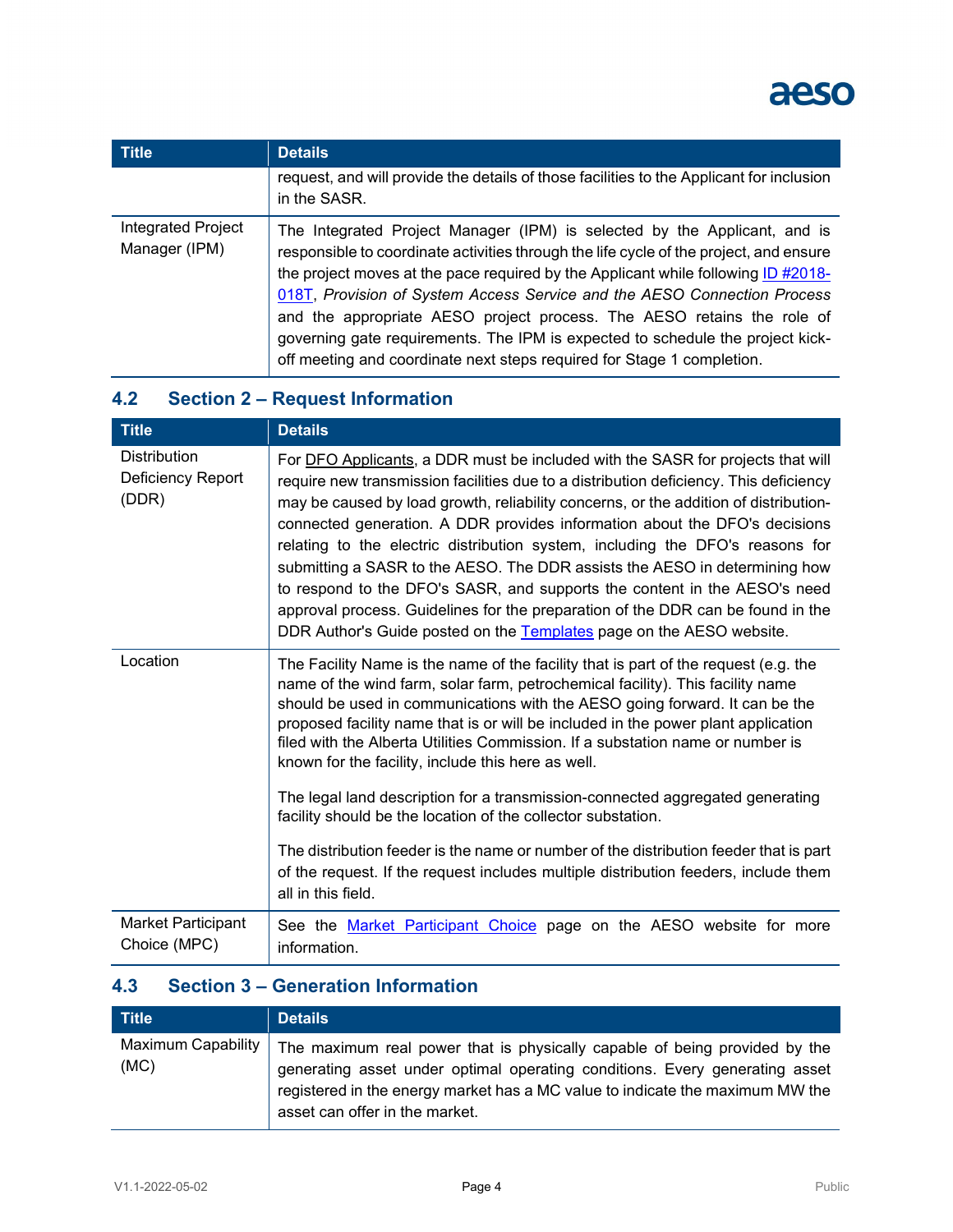

| <b>Title</b>                                            | <b>Details</b>                                                                                                                                                                                                                                                                                                                 |
|---------------------------------------------------------|--------------------------------------------------------------------------------------------------------------------------------------------------------------------------------------------------------------------------------------------------------------------------------------------------------------------------------|
|                                                         | If MC is less than 5 MW, a maximum of 2 significant digits is required. If MC is<br>equal to or greater than 5 MW, a whole (integer) number is required. If MC is on<br>the cusp of 5 MW, it can be rounded up or down as decided by the generator<br>owner.                                                                   |
| Maximum<br><b>Authorized Real</b><br>Power (MARP)       | The maximum gross real power that may be delivered to the collector buses or<br>the stator winding terminal. The value of MARP is typically for an individual<br>generating unit or an individual aggregated generating facility. For this field on the<br>SASR, please include the sum of all applicable MARP.                |
| <b>Annual Energy</b><br>Production                      | An estimate of the total energy production of the generator during a one-year<br>period.                                                                                                                                                                                                                                       |
| Commercial<br><b>Operation Date</b><br>market.<br>(COD) | The date the generating asset may submit an offer greater than \$0 in the energy                                                                                                                                                                                                                                               |
|                                                         | After commissioning, upon request of the GFO, the AESO will issue a<br>Commissioning Certificate letter to mark the commercial operation date (COD).<br>Until this time, if the GFO submits offers, they must submit offers of zero dollars<br>(\$0) in accordance with subsection 4 of <b>Section 203.1</b> of the ISO rules. |
| <b>Additional details</b>                               | In the field for additional details, the following may be included:                                                                                                                                                                                                                                                            |
|                                                         | The MARP for each individual generating unit                                                                                                                                                                                                                                                                                   |
|                                                         | The on-site load which is the load at the site that is not related to<br>generator operation                                                                                                                                                                                                                                   |
|                                                         | The station service or auxiliary load which is the power required to<br>operate the generation                                                                                                                                                                                                                                 |

### <span id="page-6-0"></span>**4.4 Section 4 – Energy Storage Information**

| <b>Title</b>                                 | <b>Details</b>                                                                                                                                                                                                                                                                                                          |
|----------------------------------------------|-------------------------------------------------------------------------------------------------------------------------------------------------------------------------------------------------------------------------------------------------------------------------------------------------------------------------|
| <b>Annual Energy</b><br>Production           | An estimate of the total energy production of the generator during a one-year<br>period.                                                                                                                                                                                                                                |
| Commercial<br><b>Operation Date</b><br>(COD) | The date the generating asset may submit an offer greater than \$0 in the energy<br>market.                                                                                                                                                                                                                             |
|                                              | After commissioning, upon request of the GFO, the AESO will issue a<br>Commissioning Certificate letter to mark the commercial operation date (COD).<br>Until this time, if the GFO submits offers, they must submit offers of zero dollars<br>(\$0) in accordance with subsection 4 of Section 203.1 of the ISO rules. |
| Additional details                           | In the field for additional details, the following may be included:                                                                                                                                                                                                                                                     |
|                                              | The on-site load which is the load at the site that is not related to energy<br>$\bullet$<br>storage operation<br>The station service load which is the power required to operate the<br>energy storage                                                                                                                 |